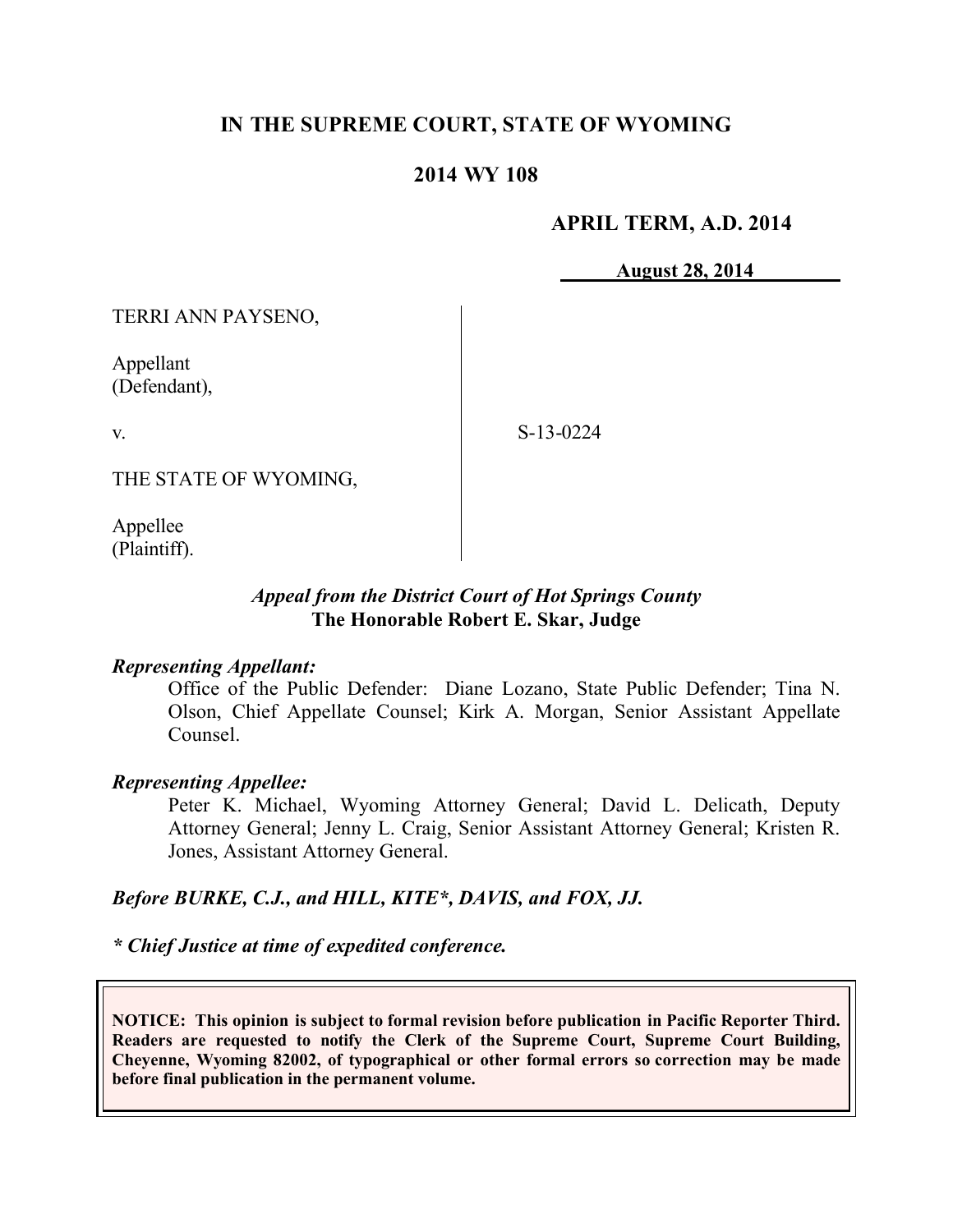# **KITE, Justice.**

[¶1] Terri Ann Payseno was convicted in Hot Springs County, Wyoming of three offenses involving the theft and subsequent sale of two saddles to a pawn shop. Ms. Payseno appeals, claiming the district court abused its discretion when it admitted, under W.R.E. 404(b), evidence that she pawned another saddle which allegedly belonged to her sister.

[¶2] We conclude the evidence was not properly admitted but Ms. Payseno was not prejudiced by the error. Consequently, we affirm.

# **ISSUE**

[¶3] Ms. Payseno presents a single issue on appeal:

I. Did the district court abuse its discretion in admitting into evidence testimony of an irrelevant alleged theft in violation[] of the requirements outlined in W.R.E. 404(b)?

The State presents the same issue, though it is expressed in greater detail.

# **FACTS**

[¶4] In the Spring of 2012, Ms. Payseno worked for Rocky and Charlie McClintock at a convenience store in Thermopolis, Wyoming. She also took care of the McClintocks' home, which was located outside of Thermopolis, while they were away for a few days in April 2012.

[¶5] Tracy Loughlin kept his horses and horse trailer at the McClintocks' place. The trailer contained a tack compartment where he stored his saddles. On July 28, 2012, Mr. Loughlin went to a roping. After returning his horses and the trailer to the McClintocks' place, he left town for two weeks to work in the oilfields of North Dakota. On August 14, 2012, he discovered two of his saddles were missing from the trailer tack compartment. The saddles had been purchased from the White Horse Country Store in Thermopolis and were stamped with the White Horse mark.

[¶6] Mr. Loughlin reported the missing saddles to law enforcement, and Lieutenant Daniel Pebbles of the Hot Springs County Sheriff's Office investigated. Lt. Pebbles checked the local pawn shops to see if any White Horse saddles had recently been pawned or sold and learned about an on-line service showing pawned items. Using the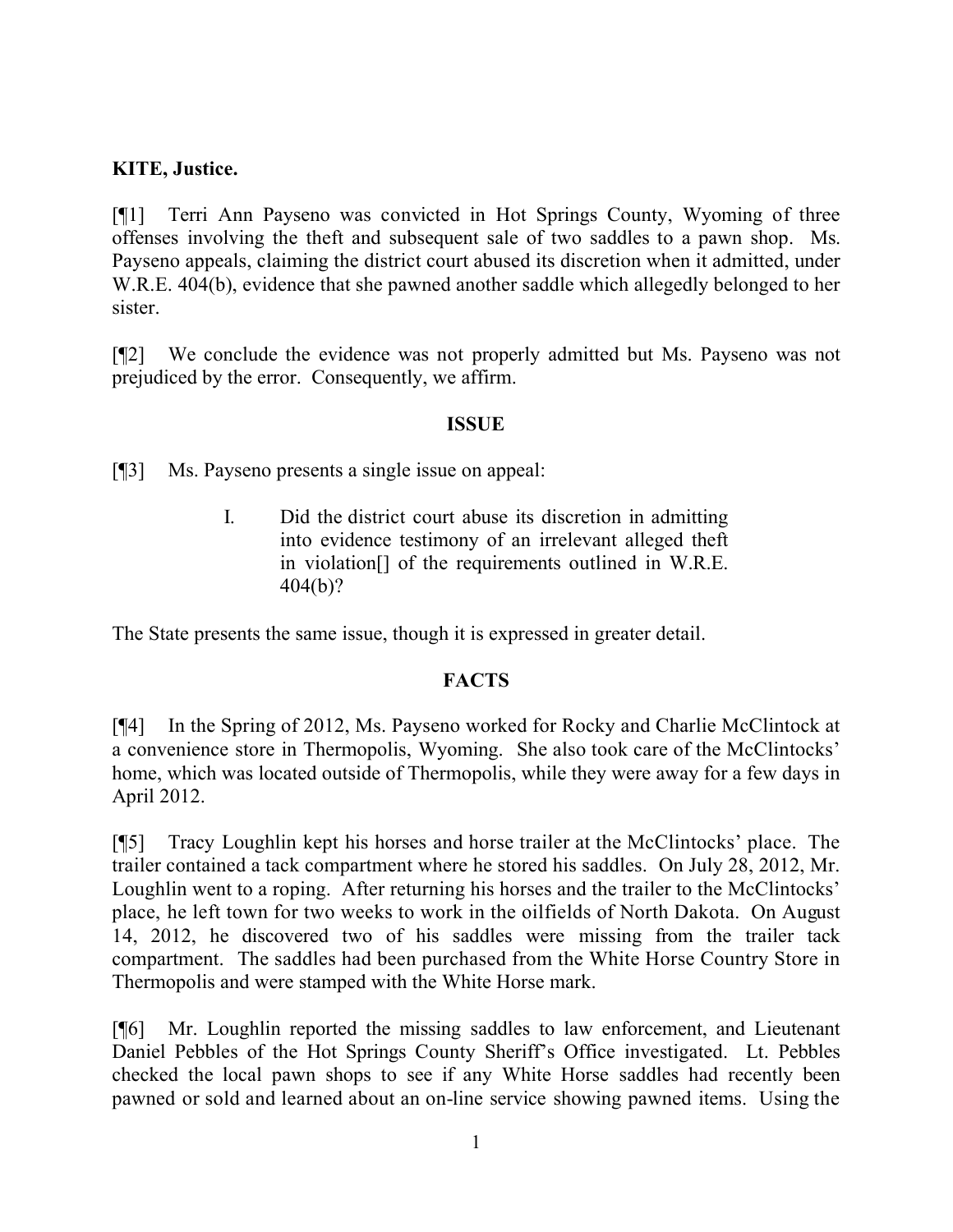service, he discovered two saddles matching the descriptions of Mr. Loughlin's missing saddles had been sold to a pawn shop in Billings, Montana on July 30, 2012. The pawn shop documents identified the person who sold the saddles as Ms. Payseno, and included her statement that she had owned the saddles for two years.

[¶7] Lt. Pebbles called the telephone number on the sales ticket and reached Ms. Payseno. He interviewed her at the law enforcement center and asked whether she had recently pawned anything. She explained that she had purchased two saddles for \$300 from "some guy" at Maverick, who she described as a "young dope-head." She claimed not to know the young man's name or where he had obtained the saddles. Ms. Payseno told Lt. Pebbles that she took the saddles to Billings and sold them to a pawn shop for \$600. She also told him that she had pawned her own saddle in Riverton in August 2012.

[¶8] Ms. Payseno's sister, Kim Dooper, claimed the saddle pawned in Riverton belonged to her. Ms. Dooper stated Ms. Payseno had given her the saddle years before and she had loaned the saddle back to Ms. Payseno in the spring or early summer of 2012 so she could use it for roping. After learning it had been pawned, Ms. Dooper went to Riverton and retrieved the saddle from the pawn shop.

[¶9] The State charged Ms. Payseno with three crimes regarding the theft and sale of Mr. Loughlin's saddles: larceny; wrongful disposal of property; and burglary. In response to Ms. Payseno's demand for notice of the State's intent to offer other bad acts evidence under W.R.E. 404(b), the State announced it was going to offer the following evidence: "Charges and/or prior bad acts: Report by Kim Dooper to the Cody Police Department, dated August 29, 2012, regarding the theft, possession and disposing of a saddle owned by Kim Dooper at the Double C Pawn Shop in Riverton, Wyoming." The State offered the evidence for a number of purposes, including: plan, motive, opportunity, intent, preparation, knowledge, identity, or absence of mistake or accident.

[¶10] Ms. Payseno filed a motion in limine to exclude the other bad acts evidence, asserting it was not offered for a proper purpose but only to show that she had a disposition to commit crimes. She also asserted it was irrelevant and unfairly prejudicial. The district court held a hearing on the other bad acts evidence prior to trial. Ms. Payseno told law enforcement that she had purchased the saddles belonging to Mr. Loughlin from someone in the Maverick parking lot and sold them to a pawn shop in Billings, but she did not know they were stolen. The State urged the evidence of Ms. Payseno pawning her sister's saddle in Riverton would rebut her assertion that she was mistaken as to the origin of the two saddles sold in Billings and would show "motive, opportunity, intent, plan, knowledge, and absence of mistake or accident." The defense asserted the saddle pawned in Riverton involved a family dispute, no charges had ever been filed, and the State was offering the evidence for an "improper purpose." After the district court directed the prosecutor to be more specific about the purpose or purposes of the evidence, she argued it pertained to Ms. Payseno's preparation "in terms of the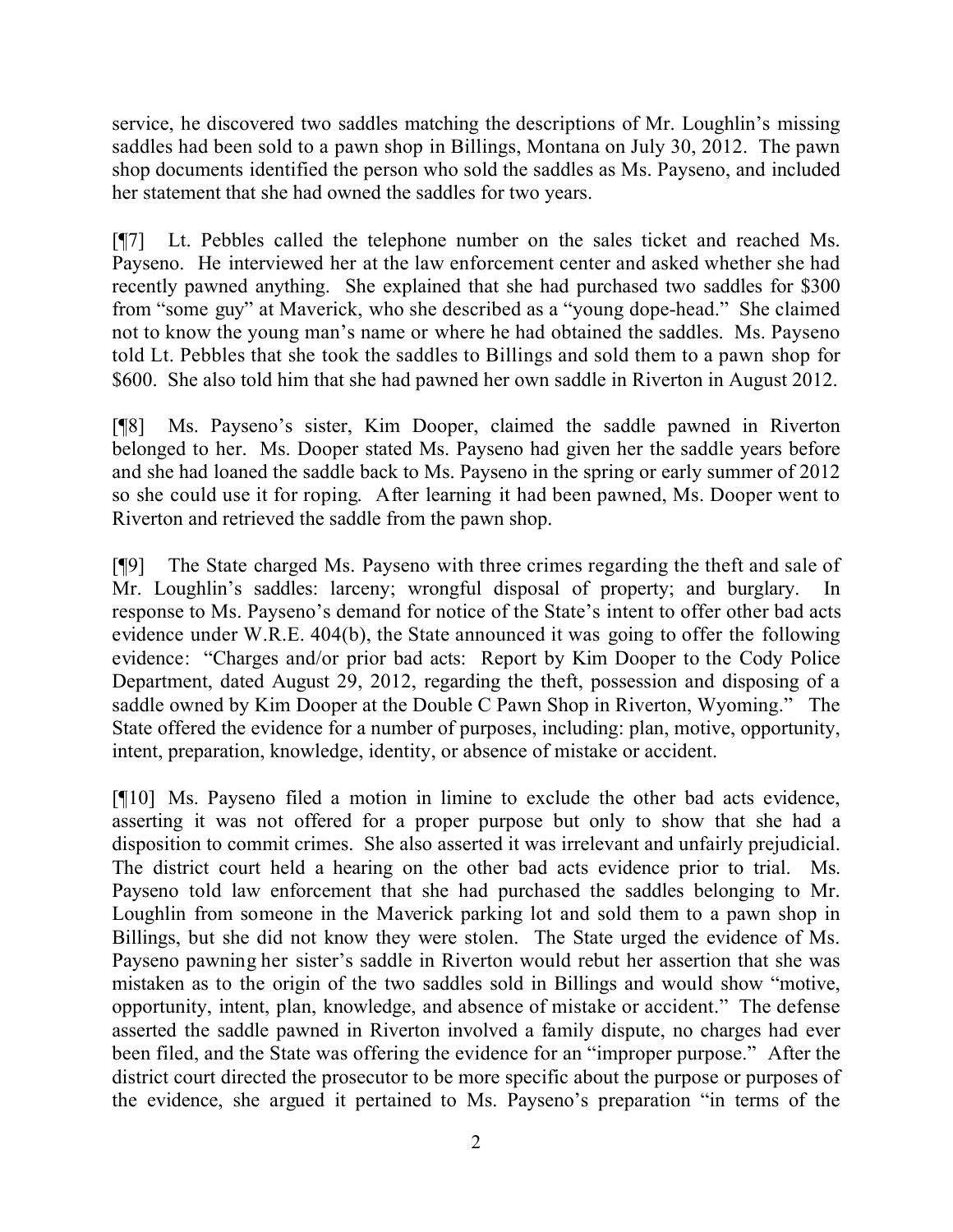process by which one pawns, the process by which one, you know, gets – takes an item to a pawn shop, and how that process [] worked." The defense countered that pawning an item does not indicate preparation.

[¶11] The district court ruled that it was going to admit the other bad acts evidence as relevant to the wrongful disposal of stolen property charge. It reasoned: "The process of pawning is similar and also goes to the lack o[r] absence of mistake or accident as it relates to that method of disposing of property, so I will allow it for that reason, and only for that reason." However, the order entered by the district court seemed to provide more general grounds for admission:

> THE COURT HEREBY MAKES THE FOLLOWING FINDINGS OF FACT:

- 1. The State seeks to introduce in its case-in-chief, evidence regarding the theft and pawn of Kim Dooper's saddle in or around August 201[2].
- 2. The proper basis for the introduction of the evidence is it tends directly to prove or disprove a consequential fact such as the absence of accident or mistake, planning and knowledge of how and where to dispose of stolen property.
- 3. The probative value of the evidence is not substantially outweighed by its potential for unfair prejudice. The evidence is probative and relevant to the crime as charged in Count II – Wrongful Buying, Receiving, Concealing or Disposing of Property.
- 4. The defendant or the State may request and propose a limiting jury instruction be given to the jury prior to deliberation.

[¶12] At trial, the district court allowed the State to play a video and audio recording of Lt. Pebbles' interview with Ms. Payseno at the law enforcement center. Defense counsel objected to the recording on several bases, one being that it included impermissible other bad acts evidence of Ms. Payseno pawning Ms. Dooper's saddle. Defense counsel argued the evidence was not admissible under Rule 404(b) because it occurred after the charged crimes and, therefore, was not traditional prior bad act evidence. The district court overruled the objection.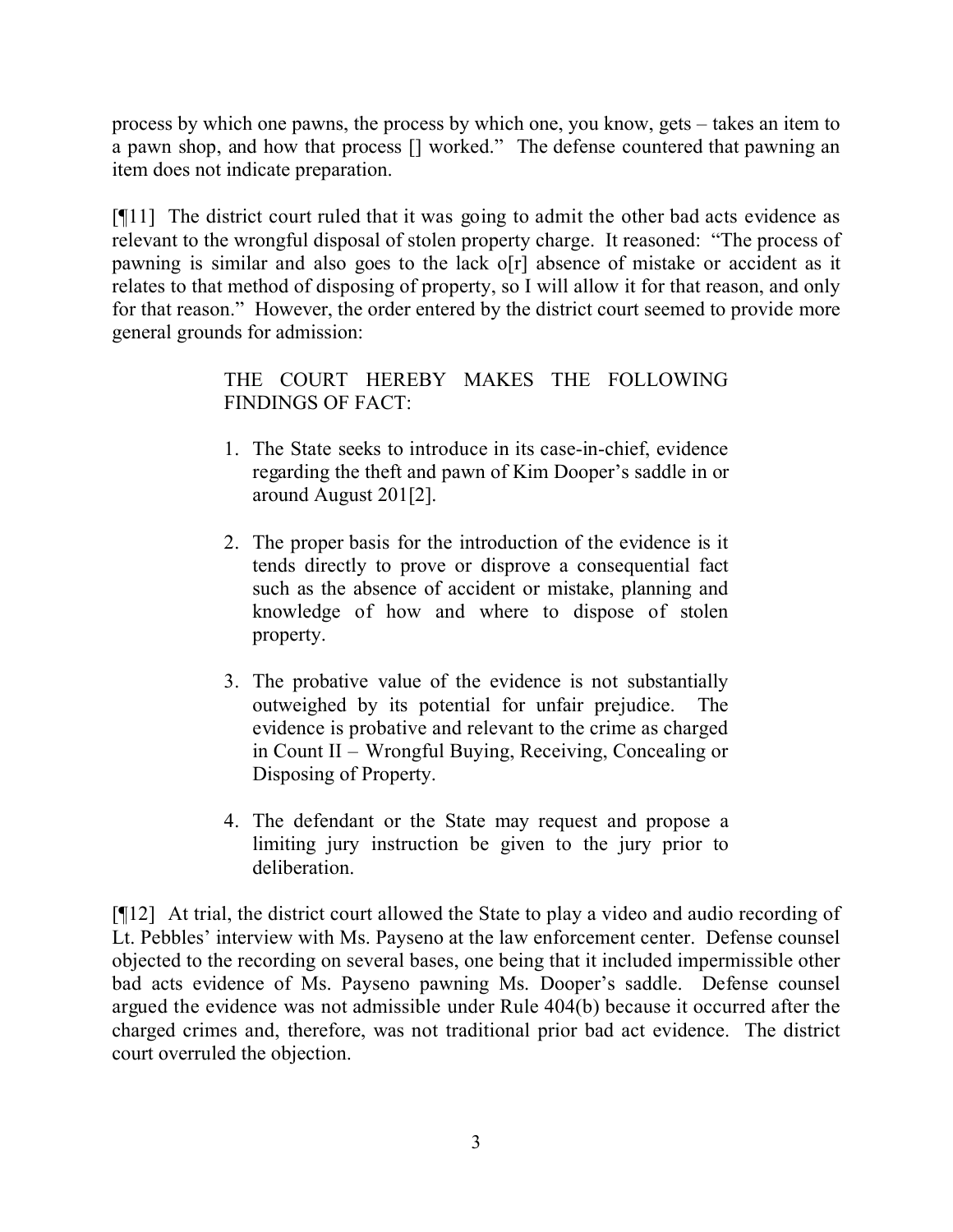[¶13] During the interview, Ms. Payseno made the following statements regarding the saddles, including the one she pawned in Riverton:

> Lieutenant Daniel Pebbles: . . . Well, let's talk about things you might have pawned recently in the last 30, 45 days.

> > Terri Payseno: Uh-huh.

Lieutenant Daniel Pebbles: Maybe longer.

Terri Payseno: Yeah, I've done some saddles.

Lieutenant Daniel Pebbles: Okay. Where did you get them?

Terri Payseno: Bought them.

Lieutenant Daniel Pebbles: From who [sic]?

Terri Payseno: Some guy at Wal-Mart – not Wal-Mart, Maverick.

Lieutenant Daniel Pebbles: Some guy at Maverick. Probably don't know his name either; do you?

Terri Payseno: Just some young dope-head.

Lieutenant Daniel Pebbles: Okay. What kind of saddles were they?

Terri Payseno: I don't know – well, I pawned my own, but that  $-$ 

Lieutenant Daniel Pebbles: Your own saddle?

Terri Payseno: Yeah.

Lieutenant Daniel Pebbles: Where did you do that at $[?]$ 

Terri Payseno: In Riverton.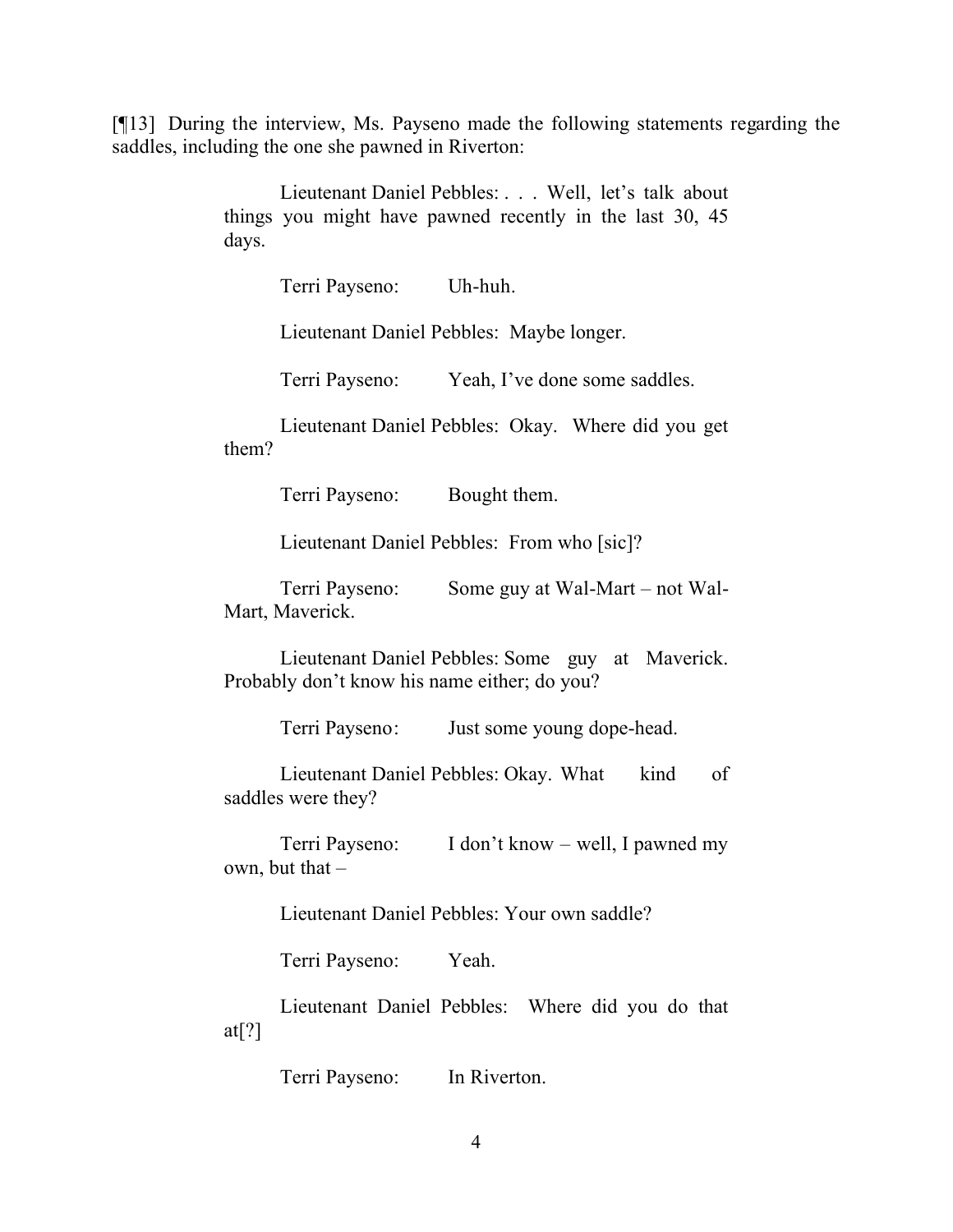Lieutenant Daniel Pebbles: Riverton? What pawn shop?

Terri Payseno: Double D [sic], I think.

(Video Stopped).

The Court: Objection?

[Defense Counsel]: On this particular questioning regarding the Riverton saddle[].

The Court: Nature of your objection?

[Defense Counsel]: 404(b).

The Court: Overruled.

(Video Started Again)

Lieutenant Daniel Pebbles: You still got the receipt?

Terri Payseno: I think so.

Lieutenant Daniel Pebbles: That would be awesome.

Terri Payseno: Double D [sic].

Lieutenant Daniel Pebbles: Mind if I look at it? This was on around the  $8<sup>th</sup>$  of August or  $3<sup>rd</sup>$  of August; is that correct?

Terri Payseno: Let me see.

Lieutenant Daniel Pebbles: So – and this saddle was your saddle; correct[?]

Terri Payseno: Uh-huh.

Lieutenant Daniel Pebbles: Where did you get this saddle at?

Terri Payseno: (Inaudible).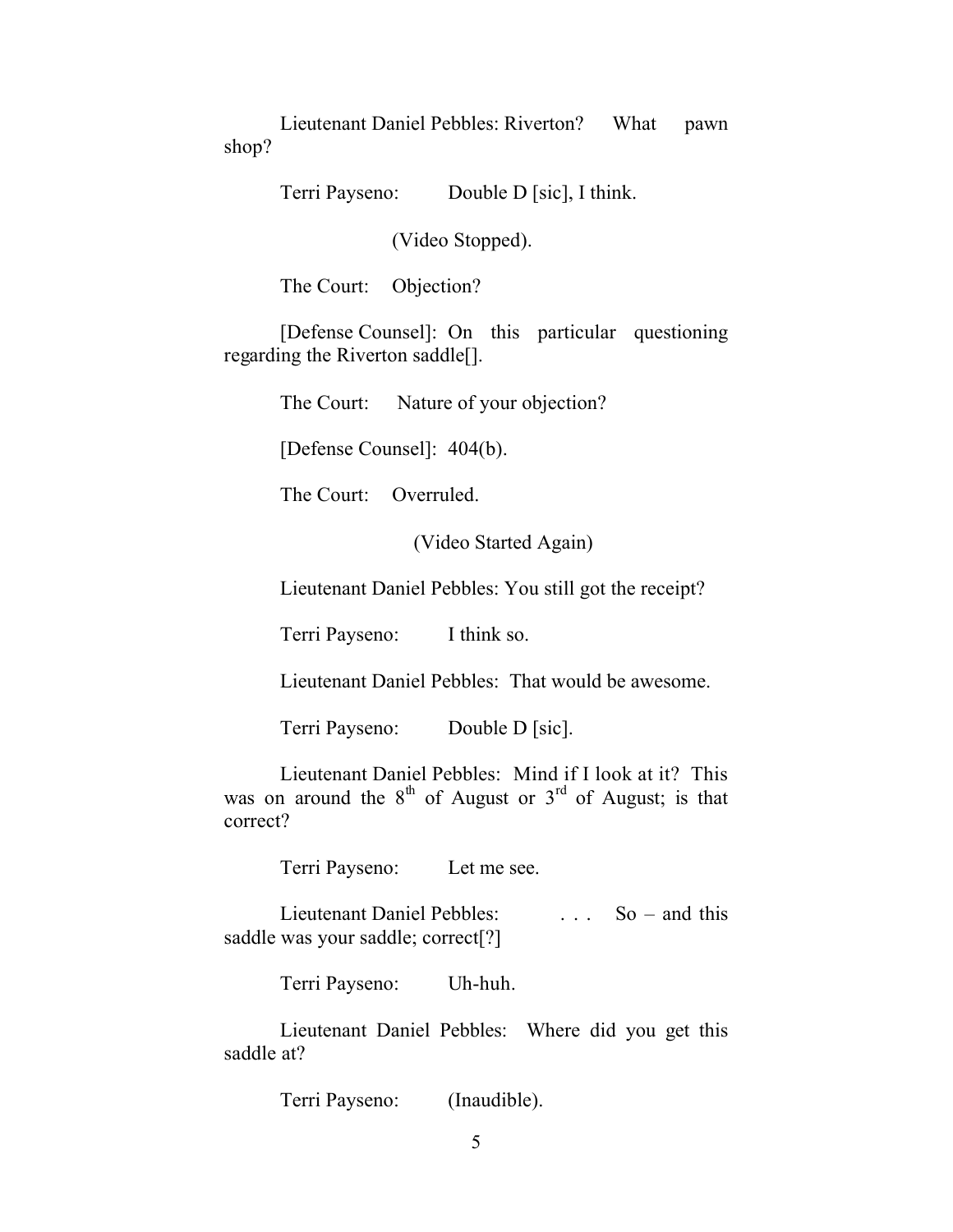Lieutenant Daniel Pebbles: Who was your sister?

Terri Payseno: Kim Dooper.

Lieutenant Daniel Pebbles: Kim Dooper, does she live in town?

Terri Payseno: Hu-huh, up in Cody.

Lieutenant Daniel Pebbles: She lives in Cody? Other than being – it's described here as just a saddle, other than being just a saddle, what brand is it?

Terri Payseno: It's a handmade or custom-made one that I bought in Cody like 15, 16 years ago.

Lieutenant Daniel Pebbles: So?

Terri Payseno: I can't remember the name of it, but . .

Lieutenant Daniel Pebbles: Okay. Mind if I get a copy of this?

Terri Payseno: Go ahead.

. . .

.

Lieutenant Daniel Pebbles: Any other saddles you might have pawned?

Terri Payseno: I took some to Billings.

[¶14] Later in the trial, the district court held another hearing in chambers on the other bad acts evidence. Defense counsel renewed his objection to the evidence because Rule 404(b) pertains mostly to prior bad acts. He maintained that the evidence could not be admitted for the purpose of showing preparation when it occurred after the charged crime. The district court pointed out that the rule applies to all other bad acts evidence, not just prior bad acts, and noted its ruling from the pre-trial hearing. After some more discussion, the district court posed the following query to the prosecution: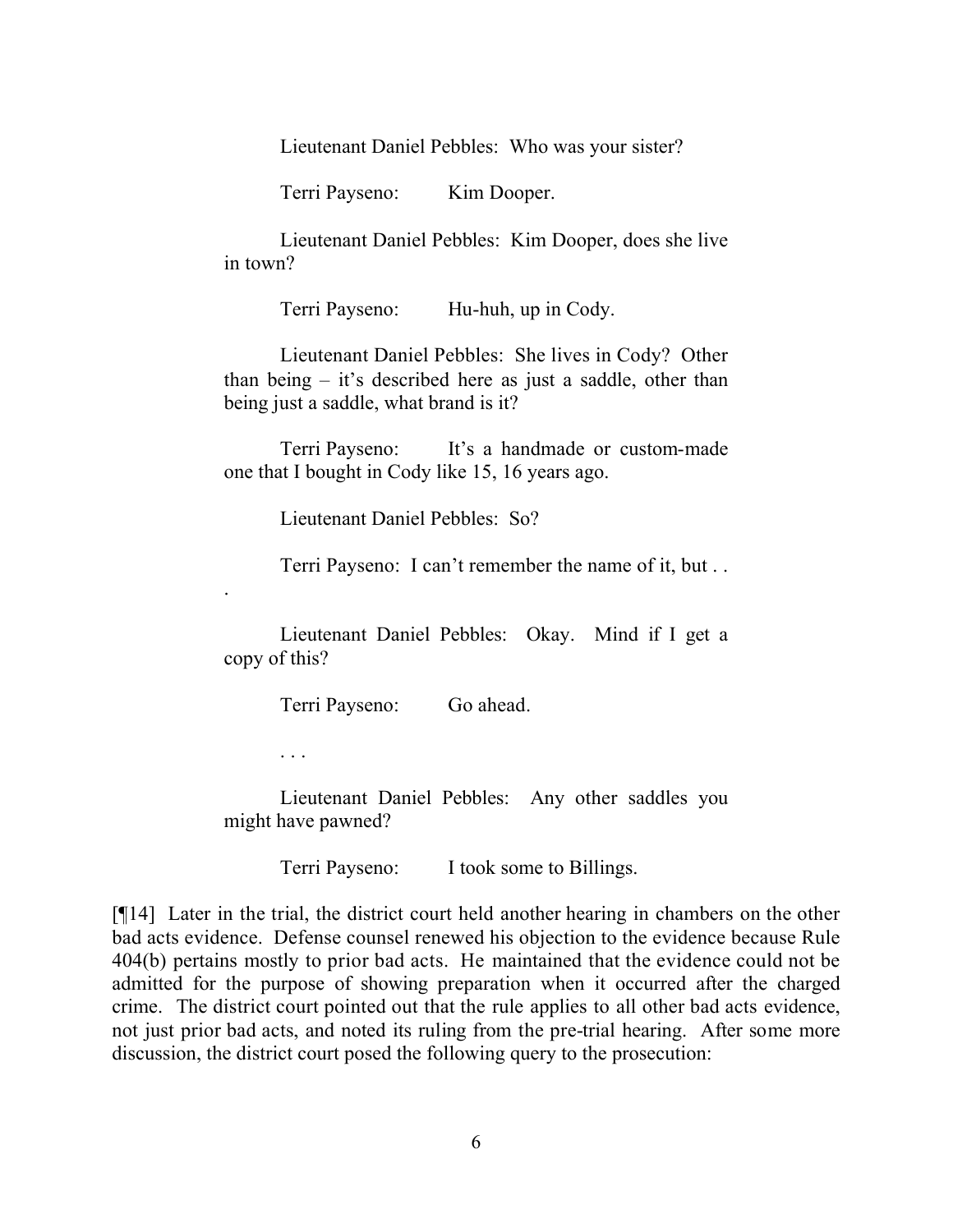THE COURT: All right. [Prosecutor], can you explain to the Court, we had previously ruled, or the Court had previously ruled that it could be used for showing the absence of accident or mistake. We're not hearing any evidence of that at this juncture. Can be used to show planning; however, it may be difficult to equate that since this 404(b) evidence occurred after this alleged larceny and sale of the property to the pawn shop.

[Prosecutor]: And Your Honor, first of all we reviewed this during the hearing and the supporting documentation of this was provided to Counsel including a copy of the pawn ticket for Double C Pawn which is clearly dated on the  $8<sup>th</sup>$  of August. So we have already reviewed this, and the arguments were made and nothing has changed, there's been nothing new, and we believe that the argument remains that it shows that Ms. Payseno plans and has knowledge and certainly absence of mistake or accident in terms where and how to pawn a saddle. . . .

[¶15] In response to the district court's request for further clarification, the prosecutor stated that the other bad acts evidence pertained to the wrongful disposal of property charge by showing that Ms. Payseno "knows how, when and where to dispose of saddles, I think it goes to the fact that she's familiar with pawn shops. . . . [I]t goes to her ability to be able to plan to dispose of stolen property. . . ." She also maintained the evidence showed absence of accident or mistake because it would "certainly go to whether or not Ms. Payseno actually even owned the saddle," since Ms. Payseno asserted she owned the saddles traded at both pawn shops when she did not. The district court concluded it would "continue with its prior ruling" that the other bad acts evidence was admissible. After that, Ms. Dooper testified the saddle Ms. Payseno pawned in Riverton actually belonged to her and she had only loaned it to Ms. Payseno for roping.

[¶16] The jury returned a verdict finding Ms. Payseno guilty of all three offenses: larceny; wrongful disposal of stolen property; and burglary. After sentencing, Ms. Payseno appealed to this Court.

#### **DISCUSSION**

[¶17] The district court admitted, under Rule 404(b), testimony that Ms. Payseno pawned her sister's saddle in Riverton as appropriate evidence on the charge that she wrongfully disposed of Mr. Loughlin's saddles at the pawn shop in Billings. Wyo. Stat. Ann. § 6-3-403(a) (LexisNexis 2013) states: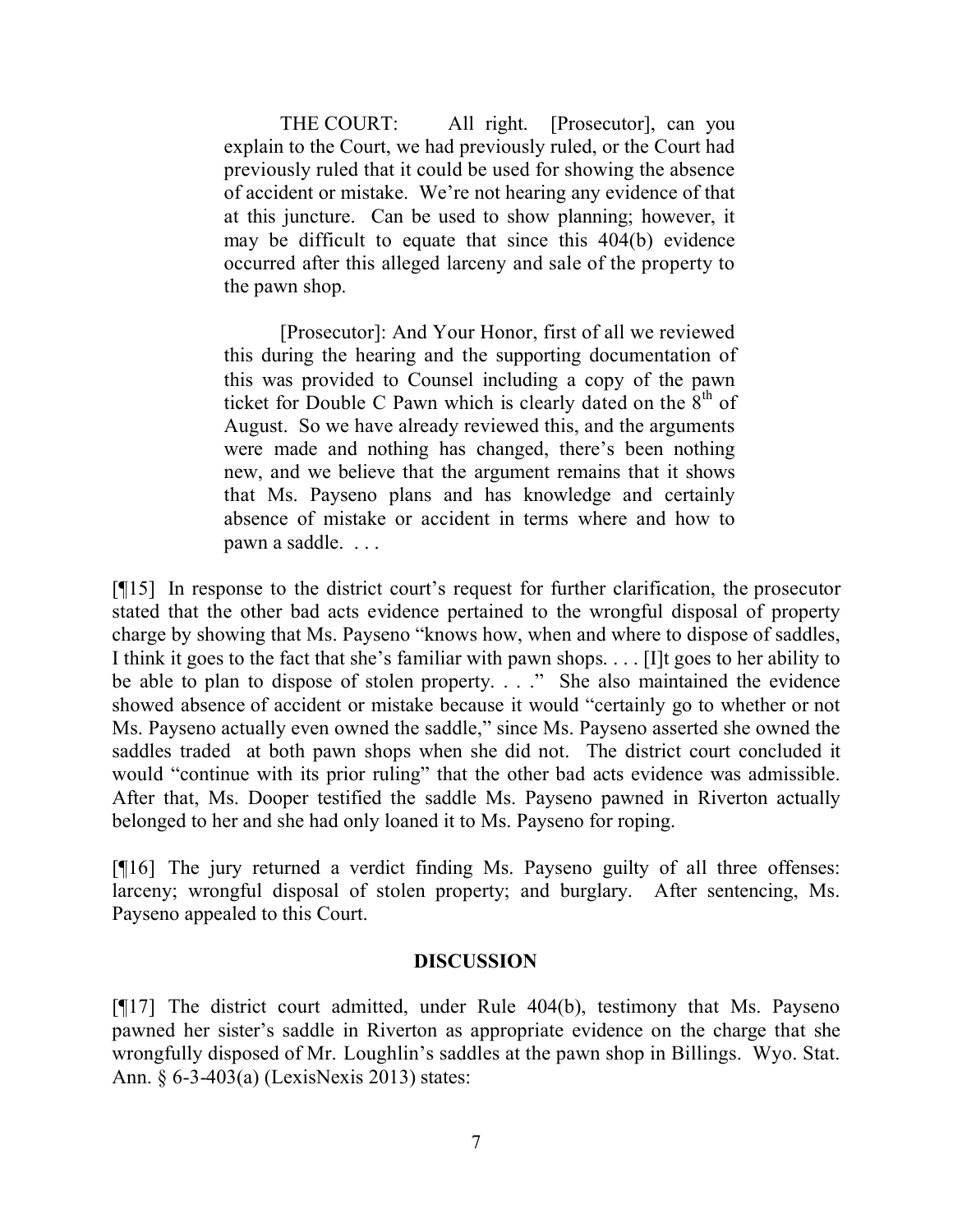(a) A person who buys, receives, conceals or disposes of property which he knows, believes or has reasonable cause to believe was obtained in violation of law is guilty of:

(i) A felony punishable by imprisonment for not more than ten (10) years, a fine of not more than ten thousand dollars (\$10,000.00), or both, if the value of the property is one thousand dollars (\$1,000.00) or more[.]

*See also Garcia v. State,* 777 P.2d 1091, 1095 (Wyo. 1989); *Capshaw v. State,* 737 P.2d 740, 745 (Wyo. 1987) (setting out the elements of wrongful receiving, concealing or disposing of property).

[¶18] The district court instructed the jury on the elements of the charge as follows:

The elements of the crime of *Wrongfully Taking or Disposing of Property,* as charged in Count II of the *Information* in this case, are:

- 1. On or between July 29, 2012 and August 14, 2012
- 2. In Hot Springs County, Wyoming
- 3. The Defendant, TERRI ANN PAYSENO
- 4. Disposed of property, to wit: two (2) White Horse saddles, belonging to Tracy Loughlin valued at \$1,000.00 or more
- 5. Which the Defendant knew, believed, or had reasonable cause to believe was obtained in violation of law.

[¶19] W.R.E. 404(b) prohibits evidence introduced "'only to demonstrate that the defendant has a disposition to commit crimes.'" *Cazier v. State,* 2006 WY 153, ¶ 30, 148 P.3d 23, 33-34 (Wyo. 2006), quoting *Gleason v. State,* 2002 WY 161, ¶ 17, 57 P.3d 332, 340 (Wyo. 2002). The rule states:

> Evidence of other crimes, wrongs, or acts is not admissible to prove the character of a person in order to show that he acted in conformity therewith. It may, however, be admissible for other purposes, such as proof of motive, opportunity, intent, preparation, plan, knowledge, identity, or absence of mistake or accident.

W.R.E. 404(b). We have adopted a mandatory procedure for testing the admissibility of uncharged misconduct evidence. *Gleason,* ¶ 18, 57 P.3d at 340. To be admissible,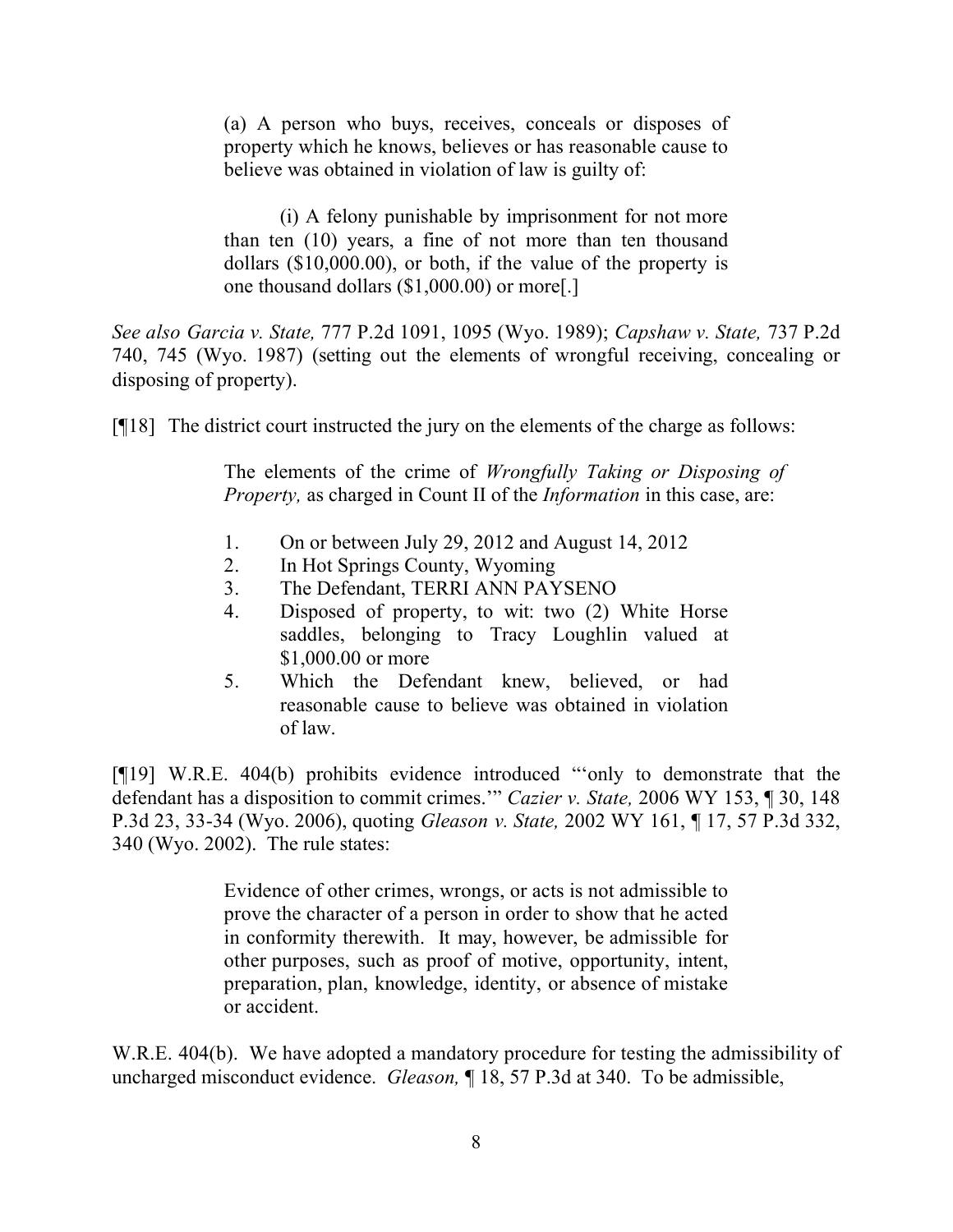(1) the evidence must be offered for a proper purpose;  $(2)$ the evidence must be relevant; (3) the probative value of the evidence must not be substantially outweighed by its potential for unfair prejudice; and (4) upon request, the trial court must instruct the jury that the similar acts evidence is to be considered only for the proper purpose for which it was admitted.

*Id. See also Roeschlein v. State,* 2007 WY 156, ¶ 8, 168 P.3d 468, 471 (Wyo. 2007).

[¶20] Ms. Payseno objected to the evidence regarding her pawning the saddle in Riverton; accordingly, we review its admissibility under the abuse of discretion standard. *Cazier,* ¶ 10, 148 P.3d at 28.

> A trial court's decision on the admissibility of evidence is entitled to considerable deference, and will not be reversed on appeal unless the appellant demonstrates a clear abuse of discretion. As long as there exists a legitimate basis for the trial court's ruling, that ruling will not be disturbed on appeal.

> Even if the district court admitted evidence in error, we must consider whether the error was prejudicial or harmless. Error is prejudicial if there is a reasonable possibility that the verdict might have been more favorable to the defendant if the error had not been made. Prejudicial error requires reversal, while harmless error does not.

*Nelson v. State,* 2010 WY 159, ¶ 29, 245 P.3d 282, 289 (Wyo. 2010), quoting *Reay v. State,* 2008 WY 13, ¶ 8, 176 P.3d 647, 650 (Wyo. 2008) (citations omitted).

[¶21] The first factor considered in determining admissibility under Rule 404(b) is whether the evidence is offered for a proper purpose. The district court ruled the evidence of Ms. Payseno pawning her sister's saddle was admissible for a proper purpose because it tended to directly "prove or disprove a consequential fact such as the absence of accident or mistake, planning and knowledge of how and where to dispose of stolen property." Ms. Payseno argues the evidence that she pawned her sister's saddle after the charged offenses had already occurred did not show that she knew how to dispose of stolen property at the time of the charged offenses.

[¶22] Rule 404(b) pertains to all other bad acts, not just prior bad acts. 29 Am. Jur. 2d Evidence § 420 (2014) (noting evidence of an extrinsic offense committed after the charged act may be admissible). However, in order for an act to be properly admissible to show planning or preparation for the charged crime, it needs to be committed within a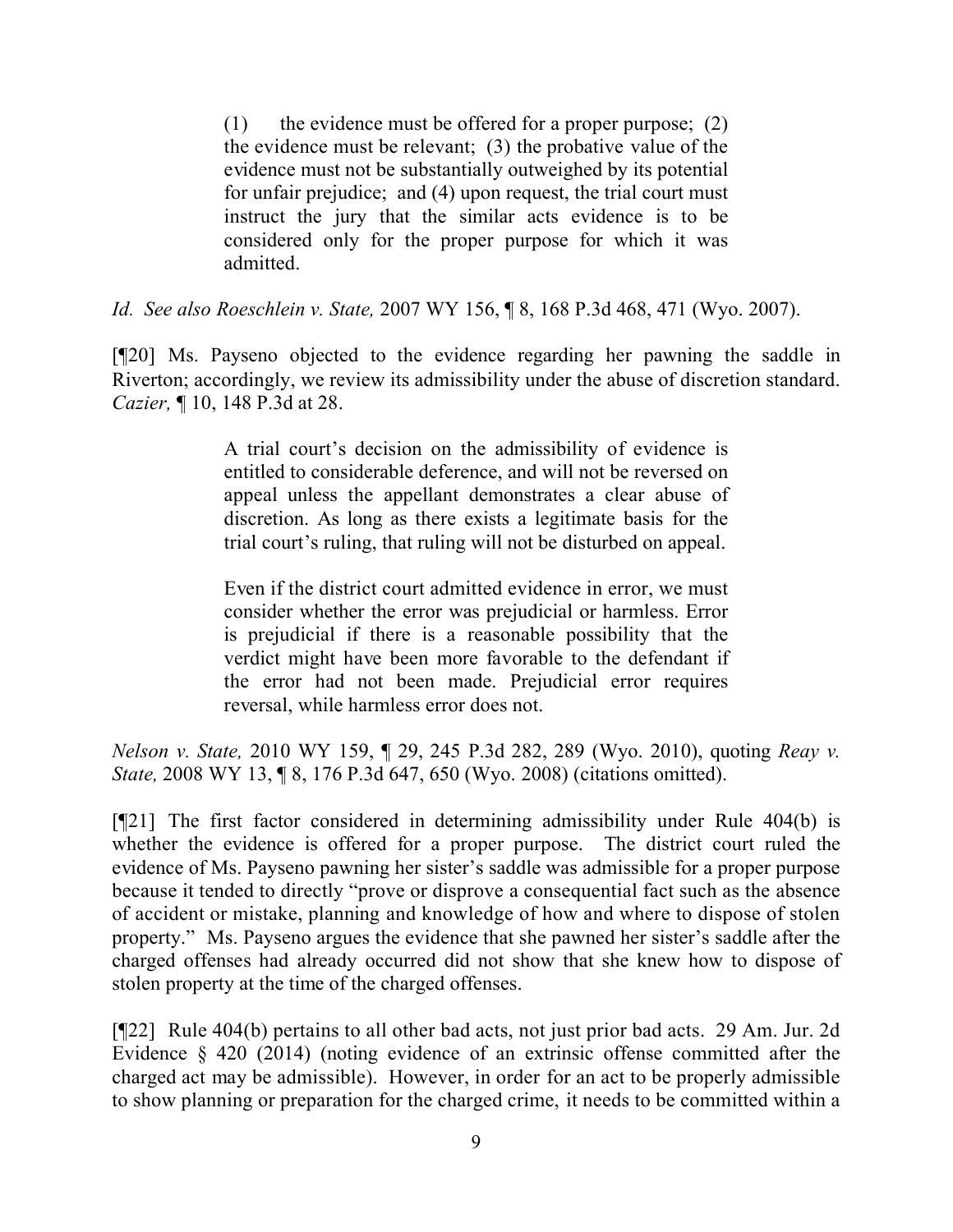relevant time period. The State did not adequately explain how the fact Ms. Payseno pawned a saddle after she had already sold the stolen saddles to a different pawn shop demonstrated that she knew how to dispose of stolen property at the time of the charged offense.<sup>1</sup> Consequently, the State failed to demonstrate the evidence was admissible to show preparation or plan under Rule 404(b).

[¶23] Furthermore, other bad acts evidence is only admissible if it is relevant and probative to a fact in issue. *Sarr v. State,* 2007 WY 140, ¶¶ 17-19, 166 P.3d 891, 896-97 (Wyo. 2007). Ms. Payseno admitted that she sold the saddles to a pawn shop in Billings, so she obviously was aware of how to transact business in a pawn shop. That aspect of the case was not, therefore, in issue and the evidence was not relevant.

[¶24] The district court apparently also concluded the evidence was admissible to show lack of mistake or accident about where the saddles came from, i.e., whether they were stolen or not. The district court's reasons for reaching that conclusion are not entirely clear in the record; however, the State claims the district court ruled the evidence was admissible to show Ms. Payseno's "guilty knowledge." It asserts the circumstances of the case at bar are similar to the circumstances in *Huddleston v. United States,* 485 U.S. 681, 108 S. Ct. 1496, 99 L. Ed. 2d 771 (1988), where the United States Supreme Court allowed the use of other bad acts evidence to demonstrate the defendant was aware the large number of video tapes he possessed and sold were stolen. The other bad acts evidence admitted in that case involved the defendant's sale of allegedly stolen televisions a couple of months before the charged incident and attempted sale of stolen appliances about a month after the charged crime. *Id.* at 682-83, 108 S. Ct. 1497, 98. The United States Supreme Court set out the four-part test for admission of evidence under Rule 404(b) we adopted in *Vigil v. State,* 926 P.2d 351 (Wyo. 1996), and ruled the evidence of the defendant's other attempts to sell stolen merchandise was admissible to show he knew the video tapes were stolen. *Huddleston*, 485 U.S. at 691-92.

[¶25] *Huddleston* does not justify admission of the other bad acts evidence in this case. There, the circumstances involving the other stolen merchandise were very similar to the charged crime. By contrast, the situation involving Ms. Payseno's sister's saddle was quite different from the charged crime. There was a dispute over who actually owned the saddle when Ms. Payseno pawned it. The evidence showed that Ms. Payseno once owned the saddle and had either given it to her sister many years before or simply asked her sister to store it for her.

[¶26] In any event, it is clear Ms. Payseno legitimately possessed the saddle at the time she pawned it. In contrast, Mr. Loughlin had not entrusted his saddles to anyone. They

  $<sup>1</sup>$  The State argues on appeal that the district court did not admit the evidence for the purpose of showing</sup> planning or preparation. Our detailed review of the district court's various rulings in Paragraphs 11 and 15, above, contradicts the State's account of the district court's rationale.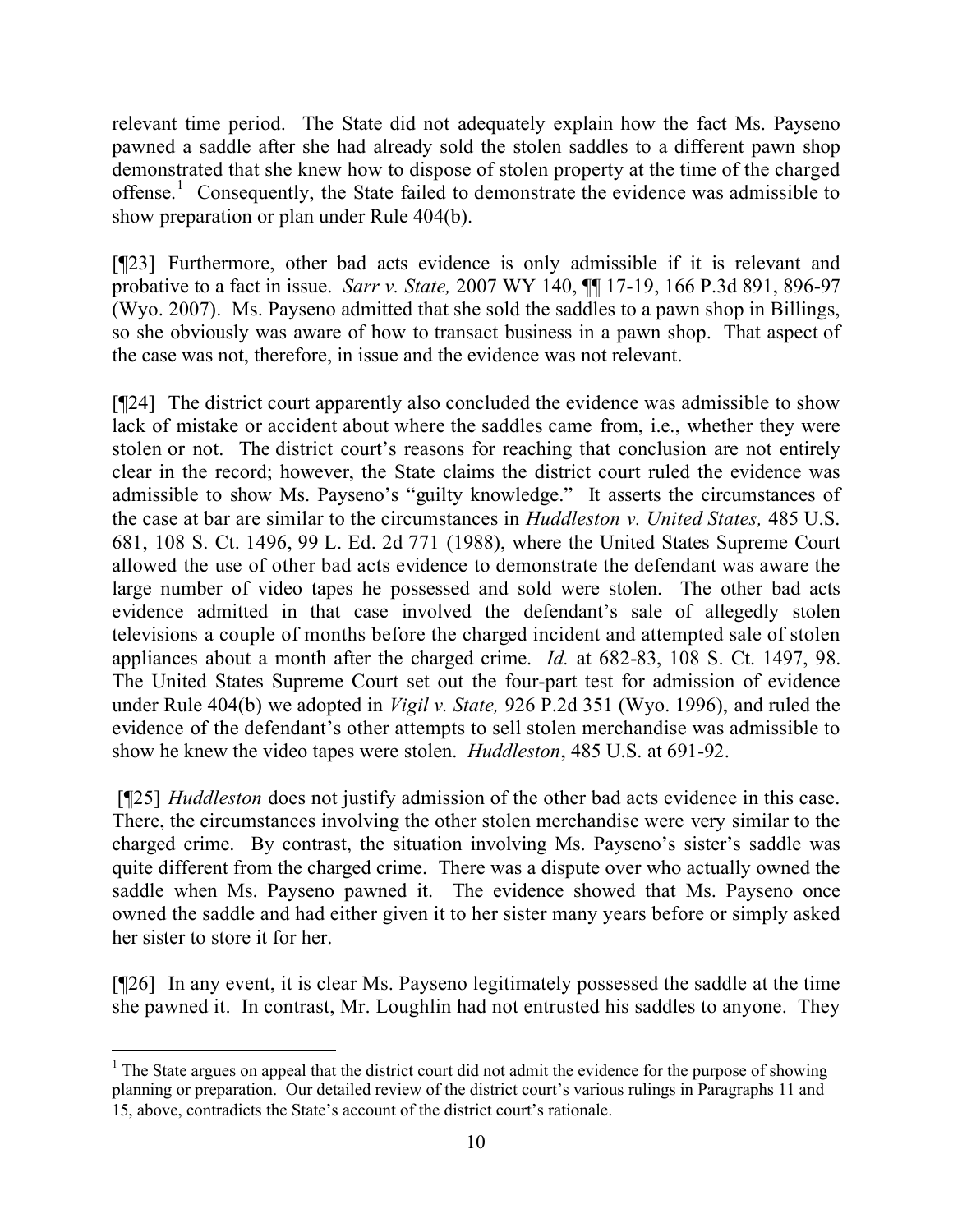were illegally removed from the tack compartment of his horse trailer without his knowledge or consent. The two situations were simply not sufficiently similar for the Riverton saddle incident to have any relevance to the issue of whether Ms. Payseno knew or had reason to know the saddles she pawned in Billings were stolen. The district court erred when it concluded the evidence of Ms. Payseno's subsequent pawning of her sister's saddle was admissible for the purpose of showing she had "guilty knowledge" of the other saddles' illicit origins. Given the State has not demonstrated the evidence was admitted for any proper purpose, we conclude the district court abused its discretion by allowing it into evidence.

[¶27] Our conclusion the evidence should not have been admitted does not, however, end the analysis. In order to justify reversal of Ms. Payseno's conviction, there must be a showing that she was prejudiced by the improper evidentiary ruling. Any error which "does not affect substantial rights shall be disregarded." W.R.Cr.P. 52(a); W.R.A.P. 9.04. *See also Roeschlein,* ¶ 14, 168 P.3d at 473. In general, an error in admission of other bad acts evidence will be considered harmful if there is a reasonable probability that in absence of the error the verdict would have been more favorable to the defendant. *Mersereau v. State,* 2012 WY 125, ¶ 29, 286 P.3d 97, 111 (Wyo. 2012); *Bishop v. State,*  687 P.2d 242, 247 (Wyo. 1984), abrogated on other grounds by *Vigil v. State,* 926 P.2d 351 (Wyo. 1996). However, when the properly admitted evidence against a defendant is overwhelming, an evidentiary error is harmless. *Id.* 

[¶28] As we said earlier, the element in dispute with regard to the wrongful disposal of property charge was whether Ms. Payseno knew, believed, or had reasonable cause to believe the saddles were obtained in violation of law. The State's primary theory was that Ms. Payseno stole the saddles from Mr. Loughlin's trailer and then sold them to the pawn shop in Billings. Ms. Payseno told Lt. Pebbles that she had purchased the saddles from a "young dope-head" in the Maverick parking lot for \$300. It is clear the jurors did not believe Ms. Payseno's explanation because they found her guilty of larceny and burglary as well as wrongful disposal of stolen property. Likewise, even if they did believe that she purchased the saddles from someone in the Maverick parking lot, they could have convicted her of wrongful disposal of property if they found she believed or had reasonable cause to believe the saddles were stolen.

[¶29] In *Vanvorst v. State,* 1 P.3d 1223 (Wyo. 2000), we discussed the requirements for proving a violation of § 6-3-403. We stated that "proof of mere naked possession of recently stolen property not aided by other proof that the accused received it with knowledge that it was stolen, is insufficient" to justify a conviction. *Id.* at 1228, citing *Tageant v. State*, 673 P.2d 651, 654 (Wyo. 1983). Instead, there must be evidence from which a jury could conclude beyond a reasonable doubt the accused knew or had reason to believe the property was stolen when he or she received, concealed or disposed of it. We supplied a non-exhaustive list of factors which, when combined with the unexplained